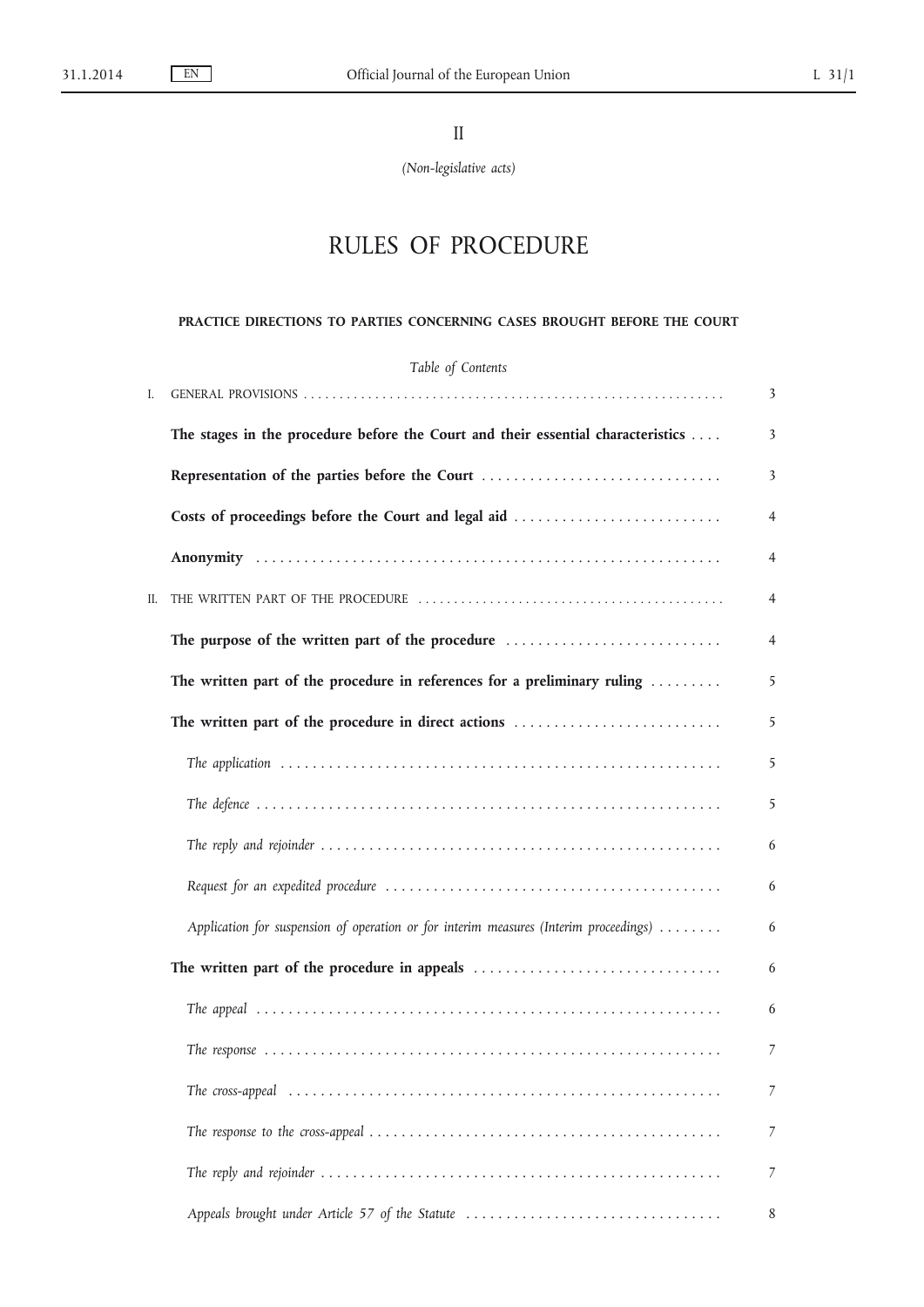|                                                                                              | 8  |
|----------------------------------------------------------------------------------------------|----|
|                                                                                              | 8  |
|                                                                                              | 8  |
| Observations on the statement in intervention                                                | 8  |
|                                                                                              | 8  |
| Intervention in the context of an application for interim measures or an expedited procedure | 8  |
|                                                                                              | 9  |
| The form and structure of procedural documents                                               | 9  |
| The lodging and transmission of procedural documents                                         | 10 |
|                                                                                              | 11 |
|                                                                                              | 11 |
|                                                                                              | 11 |
| The notice to attend the hearing and the need for a rapid answer to that notice              | 11 |
| The steps to be taken with a view to the hearing                                             | 11 |
|                                                                                              | 11 |
| The first stage of the hearing: oral submissions                                             | 12 |
|                                                                                              | 12 |
|                                                                                              | 12 |
| The number of persons presenting oral argument                                               | 12 |
| The second stage of the hearing: questions from members of the Court                         | 12 |
|                                                                                              | 13 |
| The implications and constraints of simultaneous interpretation                              | 13 |
|                                                                                              | 13 |
|                                                                                              | 13 |

THE COURT OF JUSTICE,

Having regard to the Rules of Procedure of 25 September 2012 (1) and, in particular, Article 208 thereof,

Whereas:

<sup>(1)</sup> On 25 September 2012, the Court of Justice, with the approval of the Council, adopted new Rules of Procedure repealing the Rules of Procedure of 19 June 1991, as last amended on 24 May 2011. The new Rules entered into force on 1 November 2012 and are intended, inter alia, to ensure that the structure and content of the Rules of Procedure of the Court are adapted to changes in its caseload and, in particular, to the increasing number of references for a preliminary ruling made by the courts and tribunals of the Member States of the European Union, while at the same time supplementing and clarifying, in several important respects, the rules applicable to the conduct of proceedings before the Court.

<sup>(</sup> 1) OJ L 265, 29.9.2012, p. 1, as amended on 18 June 2013 (OJ L 173, 26.6.2013, p. 65).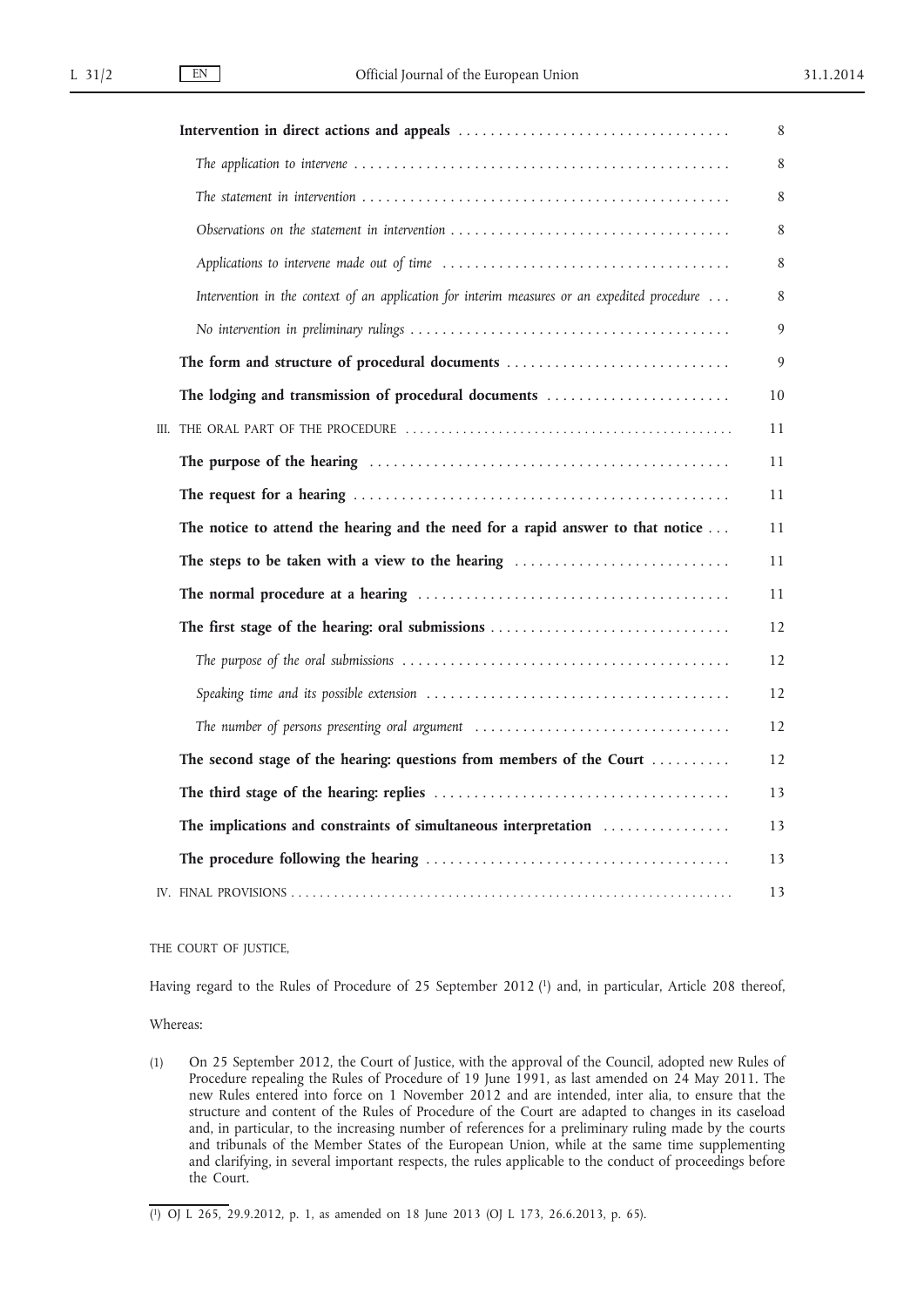- (2) In the interests of the proper administration of justice and of making the Rules easier to understand, it is appropriate, therefore, to replace the practice directions relating to direct actions and appeals, adopted on the basis of the earlier Rules of Procedure, and to give the parties and their representatives practice directions based on the new Rules of Procedure that take into account, in particular, the experience gained in the course of their implementation.
- (3) These new directions, which apply to all categories of cases brought before the Court, are not intended to replace the relevant provisions of the Statute and of the Rules of Procedure. Their purpose is to afford the parties and their representatives a better understanding of the implications of those provisions and to outline in greater detail the conduct of proceedings before the Court and, in particular, the constraints on the Court, particularly those associated with the processing and translation of procedural documents or the simultaneous interpretation of the observations submitted in the course of a hearing. In a context notable, on the one hand, for a constant increase in the number of cases brought before the Court and, on the other hand, for the growing complexity of their subject-matter, observing and taking into account these directions constitutes, both for the parties and for the Court, the best guarantee that the latter will be able to deal with cases with the greatest efficiency.
- (4) In the interests of clarification, it is also necessary to incorporate into these new directions certain provisions of a rather more practical nature — which have until now been included in the Notes for the guidance of Counsel, the Instructions to the Registrar of the Court or letters of notice to attend a hearing — relating to the lodging and service of procedural documents and to the actual conduct of the oral part of the procedure,

HEREBY ADOPTS THE FOLLOWING PRACTICE DIRECTIONS:

#### I. GENERAL PROVISIONS

#### **The stages in the procedure before the Court and their essential characteristics**

1. Subject to special provisions laid down in the Protocol on the Statute of the Court of Justice of the European Union ('the Statute') or in the Rules of Procedure, the procedure before the Court is to consist, as a general rule, of a written part and an oral part. The purpose of the written part of the procedure is to put before the Court the claims, pleas and arguments of the parties to the proceedings or, in preliminary rulings, the observations which the interested persons referred to in Article 23 of the Statute intend to submit concerning the questions put by the courts and tribunals of the Member States of the European Union. The oral part, which follows it, is intended for its part to allow the Court to complete its knowledge of the case by the possible hearing of submissions from those parties or interested persons at a hearing and, if appropriate, by hearing the Opinion of the Advocate General.

## **Representation of the parties before the Court**

2. In accordance with Article 19 of the Statute, parties to proceedings before the Court must be represented by a person who is duly authorised to represent them. With the exception of the Member States, other States which are parties to the Agreement on the European Economic Area ('the EEA Agreement'), the European Free Trade Association ('EFTA') Surveillance Authority and the institutions of the European Union, which are to be represented by an agent appointed for each case, other parties to the proceedings must be represented by a lawyer authorised to practise before a court of a Member State or of another State which is a party to the EEA Agreement. The evidence of that capacity must be capable of being produced, on request, at any stage of the proceedings. University teachers who are nationals of a Member State whose law accords them a right of audience are treated as lawyers by virtue of the seventh paragraph of Article 19 of the Statute.

3. In preliminary ruling proceedings, the Court is to take account, so far as concerns the representation of the parties to the main proceedings, of the procedural rules applicable in the court or tribunal which made the reference. Any person empowered to represent a party before that court or tribunal may therefore also represent him before the Court of Justice and, if the national procedural rules do not require parties to be represented, the parties to the main proceedings are entitled to submit their own written and oral observations. In the event of uncertainty in this respect, the Court may, at any time, request those parties, their representatives or the court or tribunal which made the reference to provide the relevant information.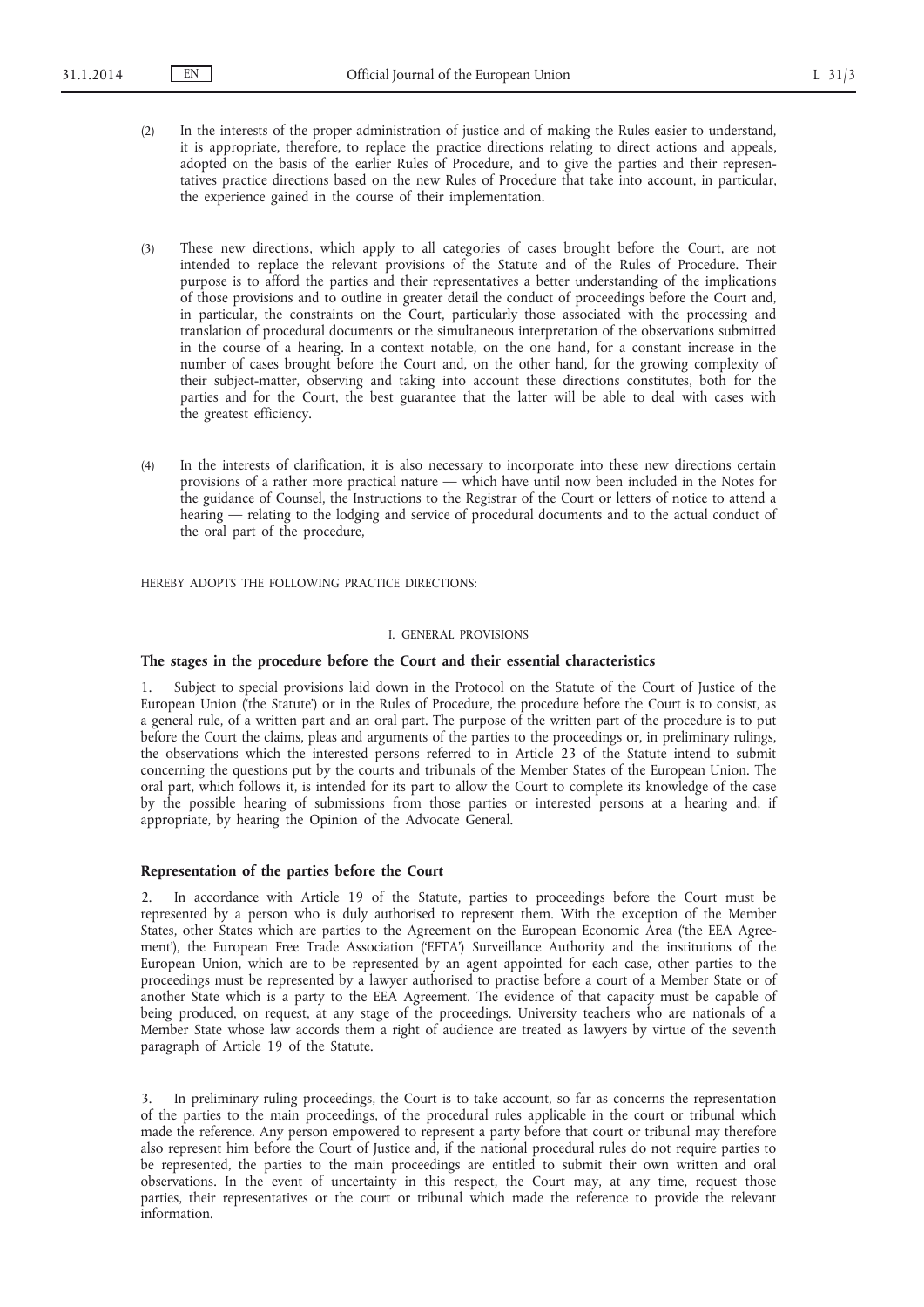The persons called upon to present oral argument before the Court, irrespective of their qualifications or the capacity in which they are called upon, are required to wear gowns. Where a hearing is organised, agents and lawyers taking part in that hearing are therefore requested to provide their own gowns; the Court has a number of plain gowns available for parties or representatives who have none.

#### **Costs of proceedings before the Court and legal aid**

5. Subject to the provisions set out in Article 143 of the Rules of Procedure, proceedings before the Court are to be free of charge, no charge or tax being payable to that latter on account of the initiation of proceedings or the lodging of a procedural document. The costs referred to in Article 137 et seq. of the Rules of Procedure include only 'recoverable' costs, that is, any sums payable to witnesses and experts, and expenses necessarily incurred by the parties for the purpose of the proceedings before the Court, in connection with the remuneration of their representative and the expenses of his travel to and subsistence in Luxembourg, if a hearing is organised. The Court rules on the amount of those costs and the party ordered to pay them in the judgment or order which closes the proceedings, whereas in preliminary rulings it is for the referring court or tribunal to rule on the costs of the proceedings.

6. A party or, in preliminary ruling proceedings, a party to the main proceedings who is wholly or partly unable to meet the costs of the proceedings before the Court may, at any time, apply for legal aid under the conditions provided for, respectively, in Articles 115 to 118 and 185 to 189 of the Rules of Procedure. In order for it to be possible for such applications to be considered, they must however be accompanied by all the information and supporting documents necessary to enable the Court to assess the legal aid applicant's true financial situation. Since, in preliminary rulings, the Court gives its ruling at the request of a court or tribunal of a Member State, the parties to the main proceedings must, first of all, apply for any legal aid from that court or tribunal or the competent authorities of the Member State concerned, the aid granted by the Court being only subsidiary to the aid granted at national level.

It is worth noting that, where it grants the application for legal aid, the Court is responsible, where applicable within the limits set by the formation of the Court, solely for costs involved in the assistance and representation before the Court of the applicant for legal aid. In accordance with the rules set out in the Rules of Procedure, those costs can be recovered subsequently by the Court in the decision ending the proceedings and ruling on costs, and the formation of the Court which gave a decision on the application for legal aid may, moreover, withdraw that legal aid at any time if the circumstances which led to its being granted alter during the proceedings.

#### **Anonymity**

Where a party considers it necessary that its identity or certain information concerning it should not be disclosed in a case brought before the Court, it may request that the Court 'anonymise' the relevant case, in whole or in part. To be effective, such an application must, however, be made as early as possible. On account of the increasing use of new information and communication technologies, granting anonymity becomes much more difficult if the notice of the case concerned has already been published in the *Official Journal of the European Union* or, in preliminary ruling proceedings, if the request for a preliminary ruling has already been served on the interested persons referred to in Article 23 of the Statute, about one month after the request has been lodged at the Court.

#### II. THE WRITTEN PART OF THE PROCEDURE

## **The purpose of the written part of the procedure**

The written part of the procedure plays an essential role in the Court's understanding of the case in so far as it must allow the Court, by reading the written pleadings or observations lodged, to acquire a detailed and accurate idea of the subject-matter of the case before it and the issues raised by that case. Although this is the Court's objective when dealing with any case brought before it, the conduct and the pattern of the written part of the procedure differ depending on the nature of the action. Whereas in direct actions or appeals the parties are requested to adopt a position on the written pleadings lodged by the other parties to the proceedings, the written part of the procedure in preliminary rulings is characterised by the absence of adversarial proceedings, the interested persons referred to in Article 23 of the Statute being merely requested to submit any observations they may make on the questions referred by a national court or tribunal, without as a general rule knowing the position adopted by the other interested persons on those questions. This gives rise to different requirements as regards both the form and length of those observations and also the subsequent conduct of the procedure.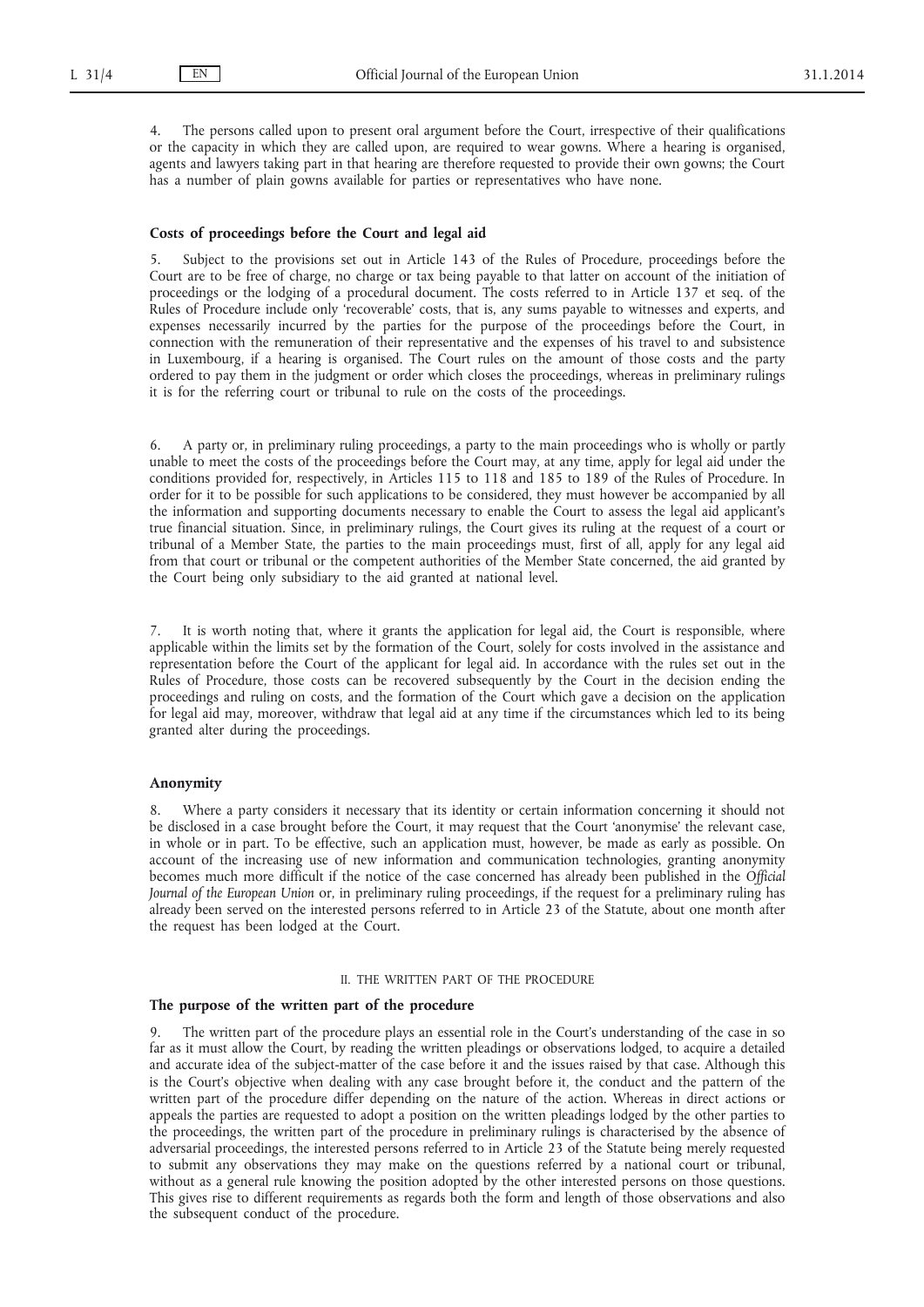## **The written part of the procedure in references for a preliminary ruling**

10. On account of the non-adversarial nature of preliminary ruling proceedings, the lodging of written observations by the interested persons referred to in Article 23 of the Statute does not involve any specific formalities. Where a request for a preliminary ruling is served on them by the Court, those persons may thus submit, if they wish, written observations in which they set out their point of view on the request made by the referring court or tribunal. The purpose of those observations — which must be lodged within a time-limit of two months from service of the request for a preliminary ruling (extended on account of distance by a single period of 10 days) that cannot otherwise be extended — is to help clarify for the Court the scope of that request, and above all the answers to be provided to the questions referred by the referring court or tribunal.

11. Although the statement must be complete and include, in particular, the arguments on which the Court may base its answer to the questions referred, it is not necessary, on the other hand, to repeat the factual and legal background of the dispute set out in the order for reference, unless it requires further comment. Subject to special circumstances or specific provisions of the Rules of Procedure providing for a restriction of the length of the documents because of the urgency of the case, written observations lodged in a preliminary ruling should not exceed 20 pages.

## **The written part of the procedure in direct actions**

*The application*

12. On account of its adversarial nature, the written part of the procedure in direct actions follows stricter rules. These are set out in Article 119 et seq. (Title IV) of the Rules of Procedure and concern both the obligation for the parties to be represented by an agent or lawyer and the formal requirements linked to the content and the submission of written pleadings. It is apparent, in particular, from Article 120 of the Rules of Procedure, that the application initiating proceedings must, in addition to stating the name and address of the applicant and the name of the party against whom the application is made, state accurately the subject-matter of the proceedings, the pleas in law and arguments relied upon supported, as appropriate, by any evidence produced or offered, and the form of order sought by the applicant. Failure to comply with those requirements renders the application inadmissible. Unless there are special circumstances, the application should not exceed 30 pages.

13. As is apparent from Article 120(c) of the Rules of Procedure, the application must also include a summary of the pleas in law relied upon. That summary — which must not exceed two pages — is intended to facilitate the drafting of the notice, on each case brought before the Court, which must be published in the *Official Journal of the European Union* in accordance with Article 21(4) of the Rules of Procedure.

## *The defence*

14. The defence, to which Article 124 of the Rules of Procedure relates, is essentially subject to the same formal requirements as the application and must be lodged within two months of service of that latter. That time-limit — extended on account of distance by a single period of 10 days — may otherwise be extended only exceptionally and where a duly reasoned request setting out the circumstances capable of justifying such an extension has been submitted within the prescribed time-limit.

15. Since the legal framework of the proceedings is fixed by the application, the structure of the legal argument developed in the defence must, so far as is possible, reflect that of the pleas in law or complaints put forward in the application. No new plea in law may be introduced in the course of the proceedings unless it is based on matters of law or of fact which come to light in the course of the procedure. The factual and legal background is to be recapitulated in the defence only in so far as its presentation in the application is disputed or calls for further particulars. As in the case of the application, unless there are special circumstances the defence should not exceed 30 pages.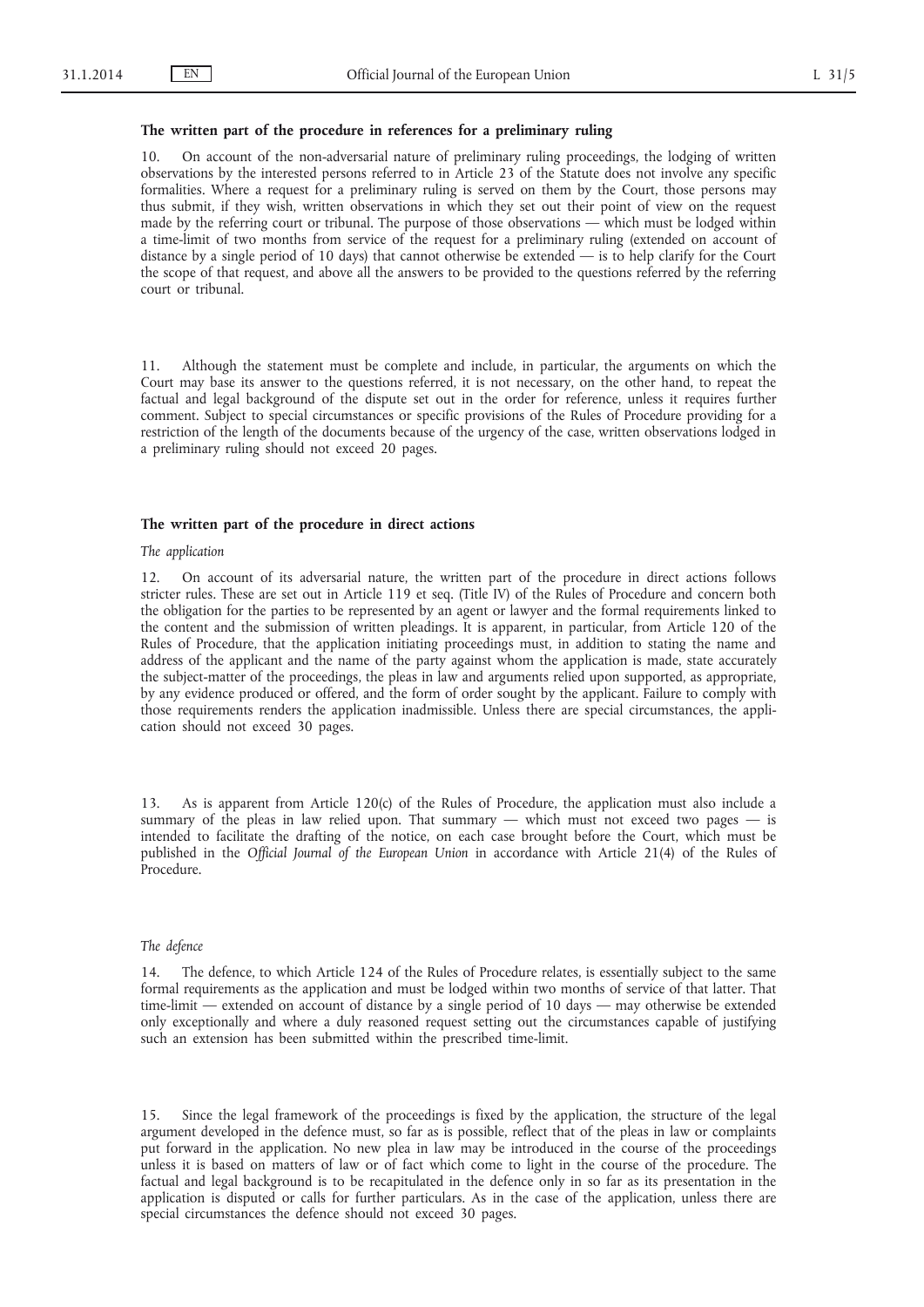#### *The reply and rejoinder*

16. If they consider it necessary, the applicant and the defendant may supplement their arguments, the former by a reply and the latter by a rejoinder. Those written pleadings are subject to the same formal rules as the application and the defence but, since they are optional and supplementary, they are necessarily shorter than those documents. The framework and the pleas in law or claims at the heart of the dispute having been set out (or disputed) in depth in the application and the defence, the only purpose of the reply and the rejoinder is to allow the applicant and the defendant to make clear their position or to refine their arguments on an important issue, the President also being able, pursuant to Article 126 of the Rules of Procedure, to specify himself the matters to which those documents should relate. Except in special circumstances, a reply or a rejoinder should therefore be no more than approximately 10 pages long. Those documents must be lodged with the Registry within the time-limits set by the Court, an extension of those time-limits being granted by the President only in exceptional circumstances and on a duly reasoned request.

#### *Request for an expedited procedure*

Where the nature of the case requires it to be dealt with within a short time, the applicant or defendant may request the Court to deal with the case under an expedited procedure derogating from the provisions of the Rules of Procedure. Provided for in Article 133 of those Rules, that possibility is nevertheless subject to the lodging, by a separate document, of an express request to that effect setting out in detail the circumstances capable of justifying the use of such a procedure and involves, where such a request is granted, an adjustment to the written part of the procedure. The ordinary time-limits for the lodging of written pleadings are reduced, as is the length of those pleadings and, pursuant to Article 134 of the Rules of Procedure, a reply, a rejoinder or a statement in intervention can be submitted only if the President considers this to be necessary.

#### *Application for suspension of operation or for interim measures (Interim proceedings)*

18. A direct action may also be accompanied by an application for suspension of operation of a measure or by an application for interim measures, as referred to in Articles 278 and 279 respectively of the Treaty on the Functioning of the European Union ('TFEU'). In accordance with the provisions of Article 160 of the Rules of Procedure, such an application is however admissible only if it is made by the applicant having challenged the measure at issue before the Court or another party to the case before the Court and it must be made by a separate document stating the subject-matter of the proceedings and the circumstances giving rise to urgency as well as the pleas of fact and law establishing a prima facie case for the measure applied for. As a general rule, the application is then served on the opposite party, and the President is to prescribe a short period within which that party may submit written or oral observations. In cases of extreme urgency, the President may grant the application provisionally even before such observations have been submitted. In such a case, the decision closing the interim proceedings can, however, be adopted only after that party has been heard.

## **The written part of the procedure in appeals**

19. The written part of the procedure in an appeal is similar in many respects to the conduct of that part of the procedure in direct actions. The relevant rules are in Article 167 et seq. (Title V) of the Rules of Procedure, which state both the mandatory content of the appeal and of the response and the scope of the forms of order sought.

#### *The appeal*

20. As is apparent from Articles 168 and 169 of the Rules of Procedure (which supplement, in this respect, Articles 56 to 58 of the Statute), an appeal is not brought against a measure of an institution, a body or an office or agency of the European Union, but against the decision of the General Court ruling on an action brought at first instance. It is apparent from that information that the form of order sought in the appeal must necessarily seek to have set aside, in whole or in part, the decision of the General Court as set out in the operative part of that decision, and not the annulment of the measure challenged before the General Court. If they are not to be held inadmissible, the pleas in law and legal arguments relied upon in the appeal — which, unless there are special circumstances, should not exceed 25 pages — must moreover identify precisely those points in the grounds of that decision that are contested and set out in detail the reasons for which that decision is alleged to be vitiated by an error of law.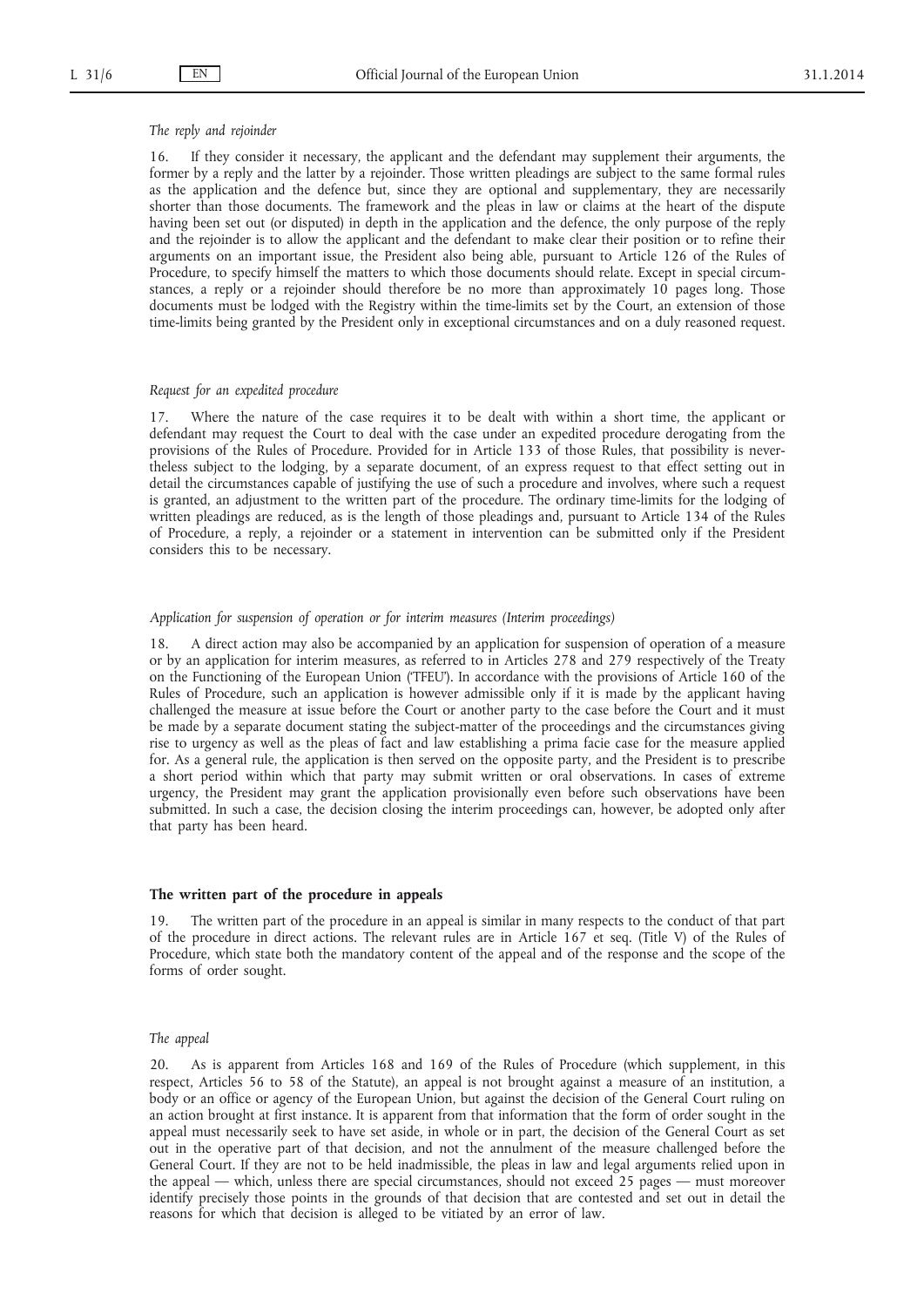21. In order to facilitate the drawing up of the notice published in the *Official Journal of the European Union*, in accordance with Article 21(4) of the Rules of Procedure, the appellant must also attach to his appeal a summary of those pleas in law, no more than two pages long, and lodge at the Registry the necessary items and documents attesting that the requirements set out in Article 19 of the Statute and reiterated in Article 119 of the Rules of Procedure are met.

## *The response*

22. Within a time-limit of two months from the service upon him of the appeal (extended on account of distance by a single period of 10 days), which may not otherwise be extended, any party to the case at issue before the General Court may submit a response. The content of the written pleadings is subject to the requirements fixed in Article 173 of the Rules of Procedure and, in accordance with Article 174 of those Rules, the form of order must seek to have the appeal allowed or dismissed, in whole or in part. The structure of the legal arguments in the response must, so far as is possible, reflect the pleas in law put forward by the appellant but it is not necessary to reiterate in those pleadings the factual and legal background to the proceedings, unless its presentation in the appeal is disputed or calls for further particulars. On the other hand, any challenge to the admissibility, in whole or in part, of that appeal must be included in the actual body of the response, since the possibility — provided for in Article 151 of the Rules of Procedure — of raising a plea of inadmissibility in relation to the proceedings by a separate document is not applicable to appeals. Like the appeal, and subject to special circumstances, the response should not exceed 25 pages.

#### *The cross-appeal*

23. If, when the appeal has been served on him, one of the parties to the relevant case before the General Court intends to dispute that court's decision on an aspect which was not mentioned in the appeal, that party must bring a cross-appeal against the General Court's decision. That appeal must be introduced by a separate document, within the same time-limit, which may not be extended, as the time-limit for submission of the response and meet the requirements set out in Articles 177 and 178 of the Rules of Procedure. The pleas in law and legal arguments which it contains must be separate from those relied on in the response.

#### *The response to the cross-appeal*

Where such a cross-appeal is brought, the applicant, or any other party to the relevant case before the General Court having an interest in the cross-appeal being allowed or dismissed, may submit a response, which must be limited to the pleas in law relied on in that cross-appeal. In accordance with Article 179 of the Rules of Procedure, those written pleadings must be submitted within a time-limit, which may not be extended, of two months from service of the cross-appeal (extended on account of distance by a single period of 10 days).

## *The reply and rejoinder*

25. Whether in the case of a main appeal or a cross-appeal, the appeal and the response may be supplemented by a reply and a rejoinder, in particular in order to allow the parties to adopt a position on a plea of inadmissibility or new matters raised in the response. Unlike the rules applicable to direct actions, that possibility is however made subject to the express authorisation of the President of the Court. To that effect, the appellant (or the party having brought the cross-appeal) is requested to submit, within a time-limit of seven days from service of the response (or of the response to the cross-appeal), extended on account of distance by a single period of 10 days, a duly reasoned application setting out the reasons for which, in that party's opinion, a reply is necessary. That application — which should not exceed three pages — must be intelligible in itself, without necessitating reference to the appeal or to the response.

26. Due to the special nature of appeals, which are restricted to the examination of questions of law, the President may also, if he grants the application to lodge a reply, limit the number of pages and the subjectmatter of that reply and of the rejoinder submitted subsequently. The observance of those instructions is an essential condition for the proper conduct of the procedure, and exceeding the number of pages authorised or referring to other questions in the reply or the rejoinder will lead to the pleadings being sent back to their author.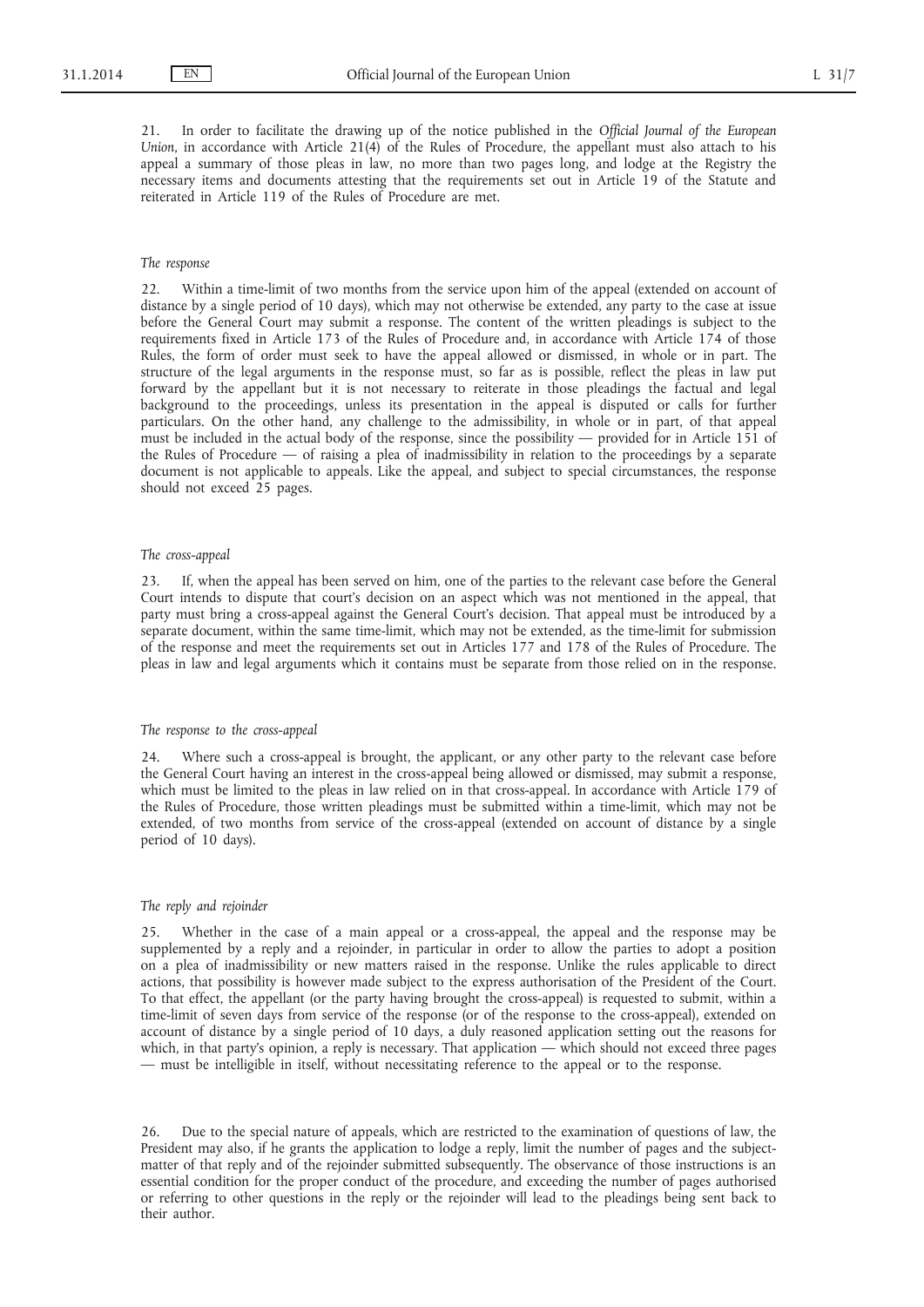#### *Appeals brought under Article 57 of the Statute*

27. The rules set out in points 19 to 26 of these directions are nevertheless not applicable in their entirety to appeals brought against decisions of the General Court dismissing an application to intervene or adopted following an application for interim measures submitted under Articles 278 or 279 TFEU. Pursuant to the third paragraph of Article 57 of the Statute, such appeals are subject to the same procedure as an application for interim measures made directly to the Court. The parties are therefore set a short period for the submission of any observations on the appeal and the Court rules on that appeal without any additional written part of the procedure, or even without an oral part of the procedure.

#### **Intervention in direct actions and appeals**

*The application to intervene*

28. In accordance with Article 40 of the Statute, the Member States and institutions of the European Union, on the one hand, and, in the circumstances provided for in the second and third paragraphs of that article, non-Member States party to the Agreement on the EEA, the EFTA Surveillance Authority, the bodies, offices and agencies of the European Union and any other natural or legal person, on the other hand, may intervene in cases before the Court for the purposes of supporting, in whole or in part, the form of order sought by one of the parties. To be taken into account, the application to intervene must be submitted within the time-limit referred to in Article 130(1) (direct actions), or Article 190(2) (appeals) of the Rules of Procedure and meet the conditions set in Article 130(2) to (4) of those Rules.

#### *The statement in intervention*

29. If the application to intervene is granted, the intervener receives a copy of every procedural document served on the parties save, where applicable, secret or confidential items or documents, and he has one month from receipt of those documents to submit a statement in intervention. Although that statement must meet the requirements in Article 132(2) of the Rules of Procedure, its content is, however, necessarily more succinct than the written pleadings of the party supported and its length should not exceed 10 pages. Since the intervention is ancillary to the main proceedings, the intervener must refrain from repeating in his statement the pleas in law and arguments in the written pleadings of the party which he is supporting and must set out only additional pleas in law or arguments which bear out that party's submissions. Recapitulation of the factual or legal background to the case is not necessary, except in so far as its presentation in the written pleadings of the main parties is disputed or, exceptionally, calls for further particulars.

#### *Observations on the statement in intervention*

30. After the statement in intervention has been lodged, the President may, if he considers this necessary, prescribe a time-limit for the submission of brief observations on that statement. The lodging of those observations, the length of which should not exceed five pages, is nevertheless optional. The purpose of such observations is merely to enable the main parties to respond to inaccurate claims or to adopt a position on new pleas in law or arguments raised by the intervener. Where there are no such matters, it is recommended that the parties desist from lodging those observations in order to avoid unnecessarily prolonging the written part of the procedure.

#### *Applications to intervene made out of time*

31. In so far as it meets the conditions set out in Article 130(2) to (4) of the Rules of Procedure, the Court may also give consideration to an application to intervene made after the passing of the time-limit prescribed in Article 130(1) or 190(2) of the Rules of Procedure, provided, however, that that application reaches it before the decision to open the oral part of the procedure provided for in Article 60(4) of those Rules is adopted. In that case, the intervener will be able to submit his observations, if any, during the hearing, if it takes place.

#### *Intervention in the context of an application for interim measures or an expedited procedure*

32. The same is true in general in the context of an application for interim measures or where a case is to be dealt with under an expedited procedure. If there are no special circumstances warranting the lodging of written observations, the person or entity authorised to intervene in the context of such a procedure may submit his observations only orally, if a hearing is organised.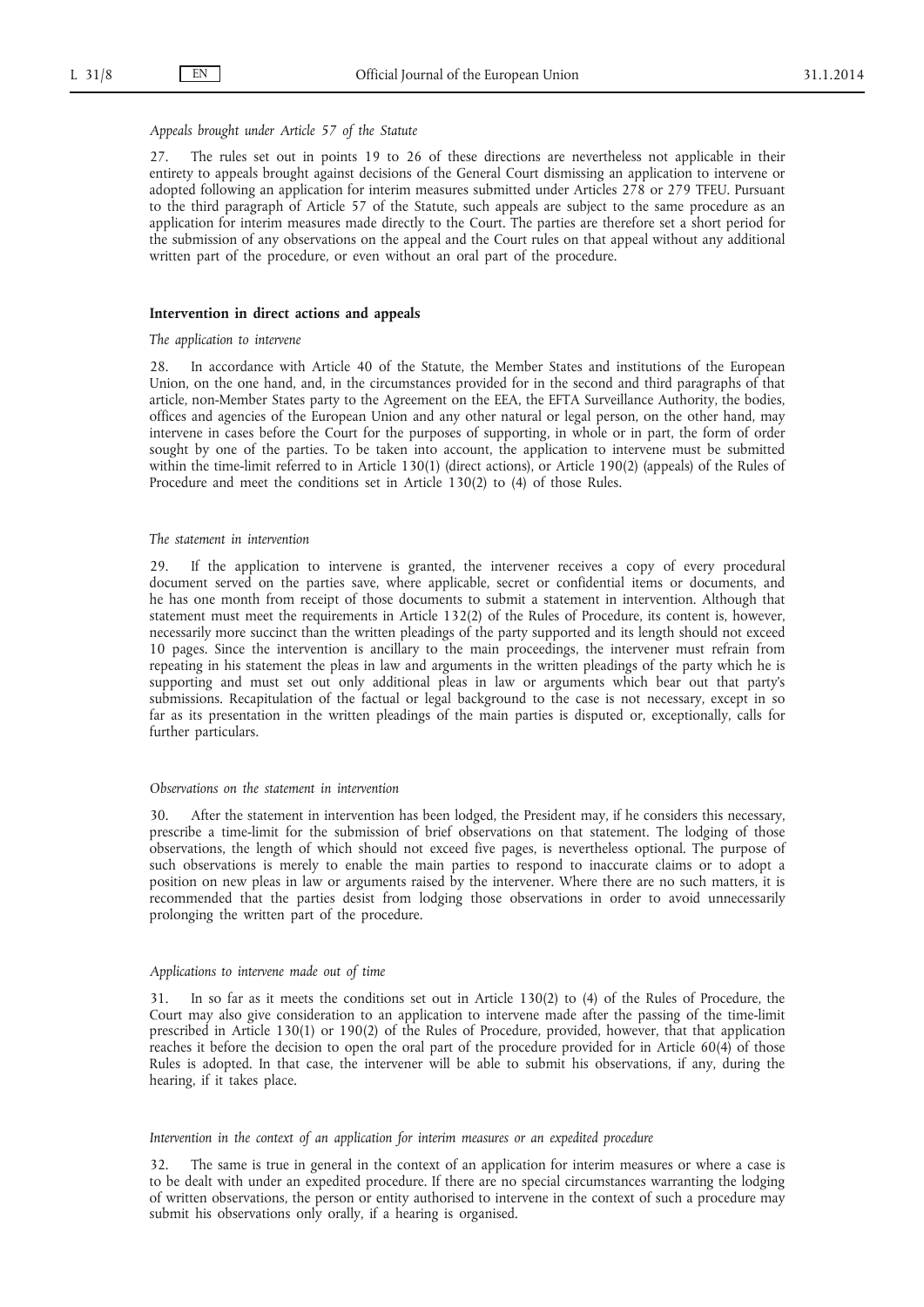#### *No intervention in preliminary rulings*

The above rules on intervention are, in contrast, not applicable to references for a preliminary ruling. Due to the non-adversarial nature of that category of cases and the special function of the Court when it is called upon to give a preliminary ruling on the interpretation or validity of European Union law, only the interested persons referred to in Article 23 of the Statute are authorised to submit observations, written or oral, on the questions submitted to the Court by the courts or tribunals of the Member States.

#### **The form and structure of procedural documents**

Irrespective of the foregoing matters and the prerequisites relating to the content of procedural documents resulting from the provisions of the Statute and the Rules of Procedure, the written pleadings and observations lodged before the Court must meet certain additional requirements intended to facilitate the reading and processing of those documents by the Court, in particular by electronic means. Those requirements concern the form and the presentation of procedural documents as well as their length or structure.

As to the formal conditions, first of all, it is essential that the written pleadings or observations lodged by the parties are presented in a form in which they can be processed electronically by the Court and that, in particular, documents can be scanned and character recognition used. To that end, the following requirements must be taken into account:

- the written pleadings or observations are to be drafted on white, unlined and A4-size paper, with text on one side of the page only (recto), and not on both sides of the page (recto-verso),
- the text is to be in a commonly-used font (such as Times New Roman, Courier or Arial), in at least 12 point in the body of the text and at least 10 point in the footnotes, with 1,5 line spacing and horizontal and vertical margins of at least 2,5 cm (above, below, at the left and at the right of the page),

— all the paragraphs of the written pleadings or observations are to be numbered consecutively,

- the same is true for the pages of the written pleadings or observations, including any annexes to them and their schedule, which are to be numbered consecutively, at the top right-hand corner,
- lastly, where they are not sent to the Court by electronic means, pages of written pleadings or observations are to be assembled in such a way as to be easily separable and not permanently attached by means such as glue or staples.

36. In addition to these formal requirements, the procedural documents lodged before the Court must be drafted in a form which allows their structure and scope to be grasped from the first few pages. Besides stating, on the first page of the written pleadings or observations concerned, the title of the document, the case number (if it has already been notified by the Registry) and the parties concerned (parties to the dispute in the main proceedings, the applicant (appellant) and the defendant (respondent) or parties to the case at issue before the General Court), the written pleadings or observations lodged are to begin with a brief summary of the schema adopted by the author or by a table of contents. Those written pleadings or those observations must end with the forms of order sought by the author or, in preliminary ruling proceedings, by the answers which the author proposes to the questions of the referring court or tribunal.

37. Although the documents which are sent to the Court are not subject, as regards their content, to any requirement other than those resulting from the Statute and the Rules of Procedure, it must nevertheless be borne in mind that such documents constitute the basis for the Court's study of the file and that they must, as a general rule, be translated by the Court or the institution which produced them. In the interests of the proper conduct of the procedure as in the interests of the parties themselves, the written pleadings or observations must therefore be drafted in clear, concise language, without use of technical terms specific to a national legal system. Repetition must be avoided and short sentences must, as far as possible, be used in preference to long and complex sentences which include parenthetical and subordinate clauses.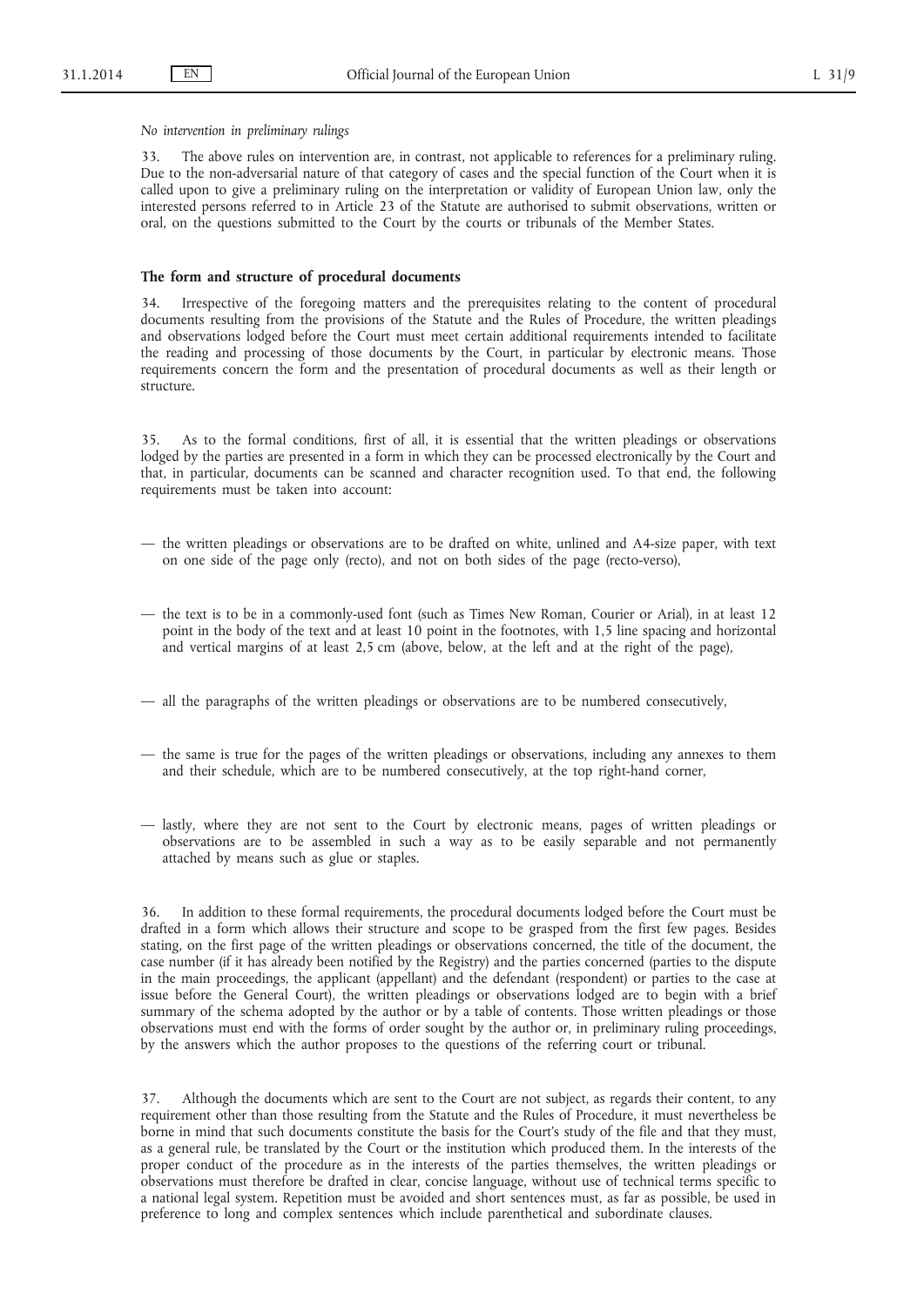When, in their written pleadings or observations, the parties refer to a specific text or piece of legislation, of national or European Union law, references to that text or legislation must be accurately cited, both so far as concerns the date of adoption and, where possible, the date of publication of that document and so far as concerns its temporal applicability. Likewise, when they cite an extract or a passage of a judgment or of an Opinion of an Advocate General, the parties are requested to specify both the name and number of the case concerned and the exact references of the extract or the passage at issue.

39. Lastly, it must be pointed out that legal argument of the parties or the interested persons referred to in Article 23 of the Statute must appear in the written pleadings or observations, and not in any attached annexes, which are not as a general rule translated. Only documents mentioned in the actual body of written pleadings or observations and necessary in order to prove or illustrate its contents may be submitted as annexes. Annexes are furthermore not accepted, pursuant to Article 57(4) of the Rules of Procedure, unless they are accompanied by a schedule of annexes. That schedule is to indicate, for each document annexed, the number of the annex, a short description of the document and the page or paragraph of the written pleadings or observations in which the document is cited and which justifies its production.

#### **The lodging and transmission of procedural documents**

40. Only the documents expressly provided for by the procedural rules may be lodged at the Registry. Those documents must be lodged within the prescribed time-limits and observing the requirements set out in Article 57 of the Rules of Procedure. Documents may be lodged electronically or by post, or delivered in person to the Court Registry or, outside the opening hours of the Registry, to the reception of the Court buildings (rue du Fort Niedergrünewald) where the janitor will acknowledge receipt of that document by recording on it the date and time of lodgement.

41. The most reliable, quickest way to lodge a procedural document is by using the *e-Curia application*. That application, common to the three constituent courts of the Court of Justice of the European Union, was introduced in 2011. It allows the lodging and service of procedural documents by exclusively electronic means, without it being necessary to provide certified copies of the document transmitted to the Court or to duplicate that transmission by sending the document by post. The procedure for access to the e-Curia application and its conditions of use are described in detail in the Decision of the Court of 13 September 2011 on the lodging and service of procedural documents by means of e-Curia and in the conditions of use to which that decision refers. Those documents are available on the Court's internet site (under 'Court of Justice — Procedure').

42. If it is not transmitted to the Court by means of the abovementioned application, a procedural document may also be sent to the Court *by post*. The envelope containing that document must be addressed to the Court Registry at the following address: Rue du Fort Niedergrünewald — L-2925 Luxembourg. In this connection, it is appropriate to mention that pursuant to Article 57(7) of the Rules of Procedure, only the date and time of lodgement of the original at the Registry are taken into consideration in the calculation of procedural time-limits. To prevent any time-barring, it is therefore strongly recommended that it be sent by registered post or by express delivery, several days before the passing of the time-limit prescribed for lodgement of the document.

43. At the present time, a copy of the signed original of a procedural document may also be transmitted to the Registry *by fax* ((+ 352 433766) or as an attachment to an *electronic mail* [\(ecj.registry@curia.europa.](mailto:ecj.registry@curia.europa.eu) [eu](mailto:ecj.registry@curia.europa.eu)). However, a document lodged by either of these methods will be treated as complying with the relevant time-limit only if the signed original itself, together with the annexes and copies referred to in Article 57(2) of the Rules of Procedure, reaches the Registry at the latest 10 days after that electronic mail or telefax was sent. That original must therefore be sent without delay, immediately after the dispatch of the copy, without any corrections or amendments, even of a minor nature. In the event of any discrepancy between the signed original and the copy previously transmitted, only the date on which the signed original was lodged will be taken into consideration.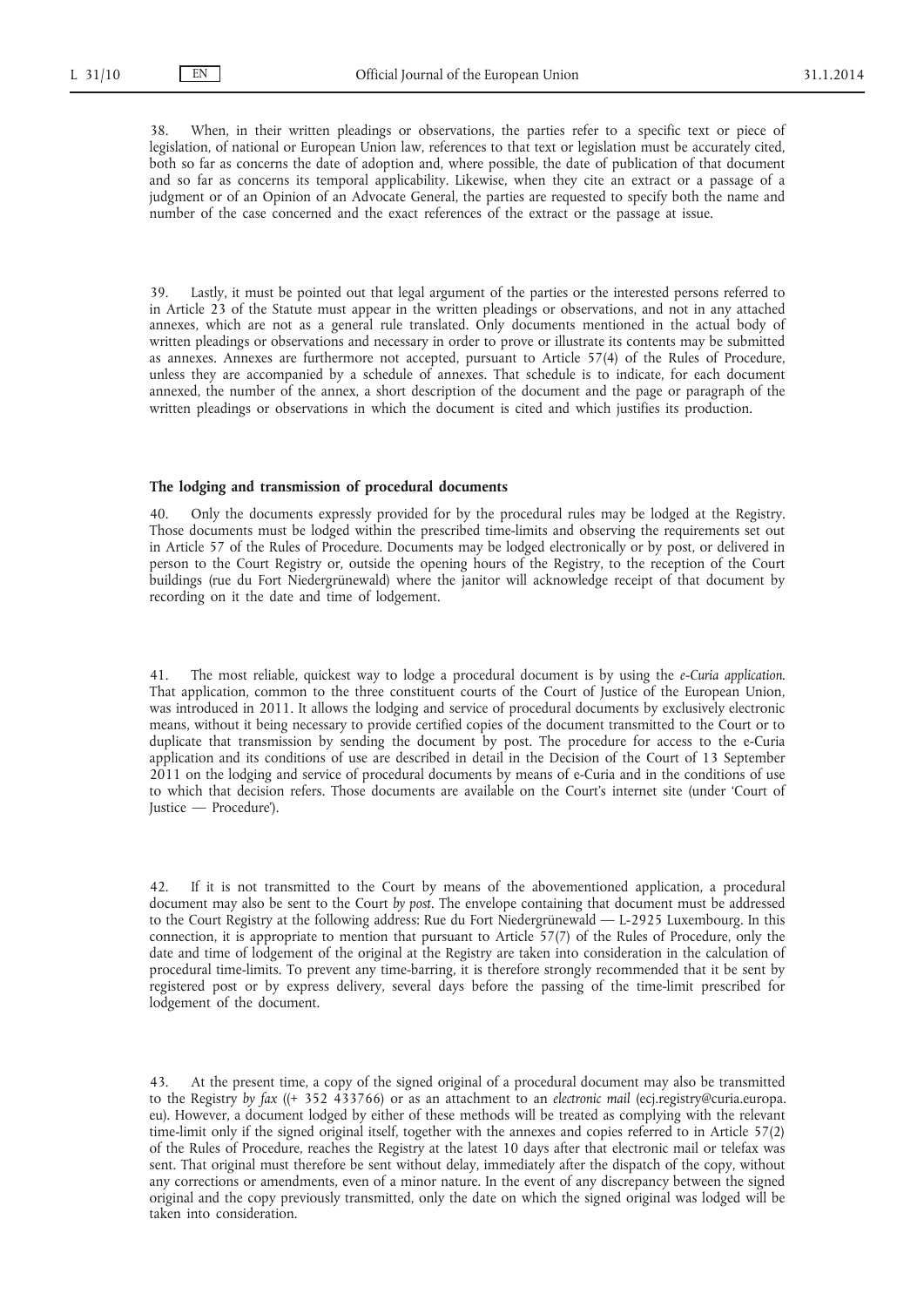#### III. THE ORAL PART OF THE PROCEDURE

44. As is apparent from the fourth paragraph of Article 20 of the Statute, the oral part of the procedure essentially consists of two distinct stages: the hearing of the parties or interested persons referred to in Article 23 of the Statute and the presentation of the Advocate General's Opinion. Under the fifth paragraph of Article 20 of the Statute, the Court may nevertheless decide, where it considers that the case raises no new point of law, that the case is to be determined without hearing the Advocate General's Opinion. A hearing will not automatically be arranged.

## **The purpose of the hearing**

45. Having regard to the importance of the written part of the procedure in cases brought before the Court and subject to the application of Article 76(3) of the Rules of Procedure, the decisive criterion for holding a hearing is not so much whether an express request has been made to that effect as the assessment made by the Court itself as to the potential contribution of that hearing to the outcome of the dispute or to determining the answers which it could provide to the questions referred by a court or tribunal of a Member State. A hearing is therefore arranged by the Court whenever it is likely to contribute to a better understanding of the case and the issues raised by it, whether or not a request to that effect has been made by the parties or the interested persons referred to in Article 23 of the Statute.

## **The request for a hearing**

Where those parties or interested persons consider that a hearing must be arranged in a case, the onus is on them, in any event, as soon as they have received notification of the end of the written part of the procedure, to inform the Court by letter why they wish be heard. That reasoning — which is not to be confused with written pleadings or observations and should not exceed three pages — must be based on a real assessment of the benefit of a hearing to the party in question and must indicate the documentary elements or arguments which that party considers it necessary to develop or disprove more fully at the hearing. It is not in itself sufficient to provide a general statement of reasons referring, for example, to the importance of the case or of the questions to be decided by the Court.

#### **The notice to attend the hearing and the need for a rapid answer to that notice**

When the Court decides to arrange a hearing in a particular case, it fixes the exact date and time and the parties or interested persons referred to in Article 23 of the Statute are immediately sent a letter of notice to attend by the Registry, which also notifies them of the composition of the formation to which the Court has assigned the case, of any measures of organisation of procedure decided on by the Court and, where applicable, that there is to be no Advocate General's Opinion. In order to enable the Court to arrange that hearing in the best possible conditions, the parties or abovementioned interested persons are requested to reply to the Registry's letter within a short period stating, in particular, whether they intend actually to attend the hearing and the name of the lawyer or agent who will represent them at it. A late reply to the Registry's letter of notice to attend is likely to jeopardise the proper organisation of the hearing, both from the point of view of the speaking time allocated by the Court to the party concerned and with regard to the constraints on the operation of the interpretation service.

#### **The steps to be taken with a view to the hearing**

48. On account both of the sometimes difficult traffic conditions in Luxembourg and of the security measures applicable to access to the Court buildings, it is advisable to take the steps necessary to be present in the room where the hearing will take place on the day of the hearing well before it is due to start. Before the hearing begins, the members of the formation of the Court usually hold a short meeting with the representatives of the parties or interested persons referred to in Article 23 of the Statute about the organisation of the hearing. At that meeting the Judge-Rapporteur and the Advocate General may invite those representatives to provide, at the hearing, further information on certain questions or to develop one or more specific aspects of the case at issue.

## **The normal procedure at a hearing**

While the procedure at a hearing before the Court may vary depending on the circumstances of each case, in general it consists of three separate parts: the oral submissions proper, questions from the members of the Court and replies.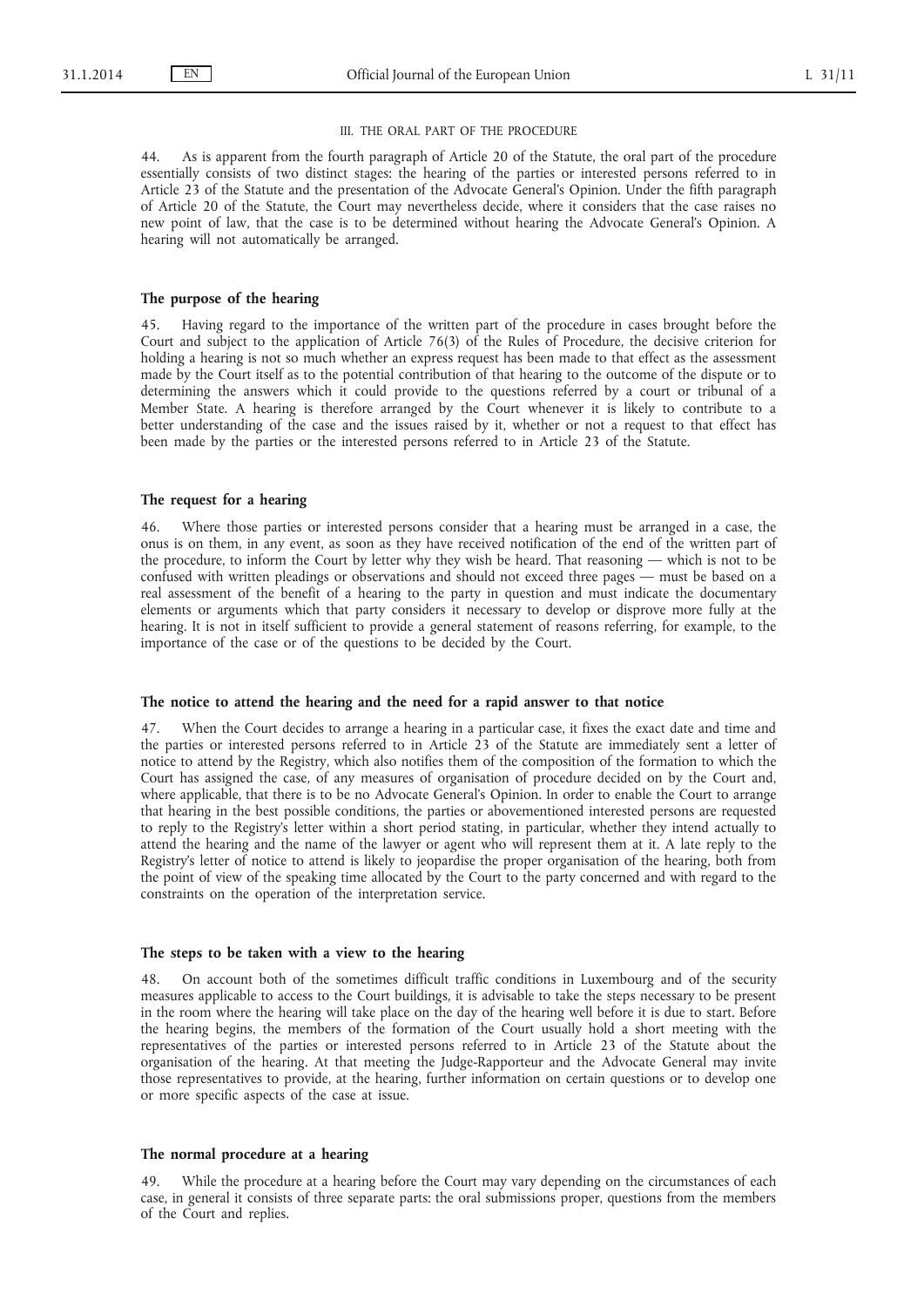#### **The first stage of the hearing: oral submissions**

#### *The purpose of the oral submissions*

50. Subject to any special circumstances, the hearing usually starts with the *oral submissions* of the parties or the interested persons referred to in Article 23 of the Statute. The aim of those submissions is, firstly, to respond to any requests to concentrate on specified issues in the submissions and to answer the questions that the Court might have put to the parties or interested persons before the hearing, under Articles 61 or 62 of the Rules of Procedure, and, if applicable, then to draw attention to the points which the person presenting oral argument considers to be particularly important for the Court's decision, in particular, in preliminary ruling proceedings, having regard to the written observations submitted by the other participants in the proceedings.

51. In the light of the knowledge which the Court already has of the case following the written part of the procedure, it is not necessary, at the hearing, to recall the content of the written pleadings or observations lodged or, in particular, the factual or legal background to the case. Only the decisive points for the purposes of the Court's decision must be brought to its attention. It must none the less be stated that where, before the hearing, the Court has requested the parties or the abovementioned interested persons to concentrate in their submissions on a question or a particular aspect of the case, in general only that question or that aspect should be addressed during those submissions. As far as possible, participants in the hearing who are advocating the same line of argument or adopting the same position must also liaise before the hearing to avoid repeating arguments which have already been submitted.

#### *Speaking time and its possible extension*

52. The speaking time is fixed by the President of the formation of the Court, after consulting the Judge-Rapporteur and, if applicable, the Advocate General responsible for the case. As a general rule, the speaking time is fixed at 15 minutes, irrespective of the formation of the Court to which the case has been assigned. However, that duration may be made longer or shorter depending on the nature or the specific complexity of the case, the number and procedural status of the participants in the hearing and any measures of organisation of procedure. An extension of the speaking time allocated may, exceptionally, be granted by the President of the formation of the Court on the duly reasoned application of a party or one of the interested persons referred to in Article 23 of the Statute. To be taken into account, such an application must nevertheless be made by the party or interested person concerned in his reply to the letter of notice to attend and, in any event, reach the Court at least two weeks before the actual date of the hearing.

## *The number of persons presenting oral argument*

53. For reasons connected with the proper conduct of the hearing, the oral submissions of the parties or the interested persons present at the hearing must, as regards each of them, be made by a single person. In exceptional circumstances, a second person may nevertheless be authorised to present oral argument where the nature or specific complexity of the case warrants this, provided a duly reasoned application to this effect has been submitted in the reply of the party or interested person concerned to the letter of notice to attend the hearing and, in any event, at least two weeks before the actual date of the hearing. If it is granted, that authorisation does not however include any extension of the speaking time, and the two persons presenting oral argument must share the speaking time allocated to the party concerned.

#### **The second stage of the hearing: questions from members of the Court**

54. Without prejudice to the questions which may be asked or the clarifications which may be sought by the members of the Court during the oral submissions, the persons presenting oral argument may be requested, at the end of the oral submissions, to answer *additional questions from the members of the Court*. The purpose of those questions is to supplement the members' knowledge of the file and to allow the persons presenting oral argument to explain or elaborate on certain points on which additional information may be required following the written part of the procedure and the oral submissions.